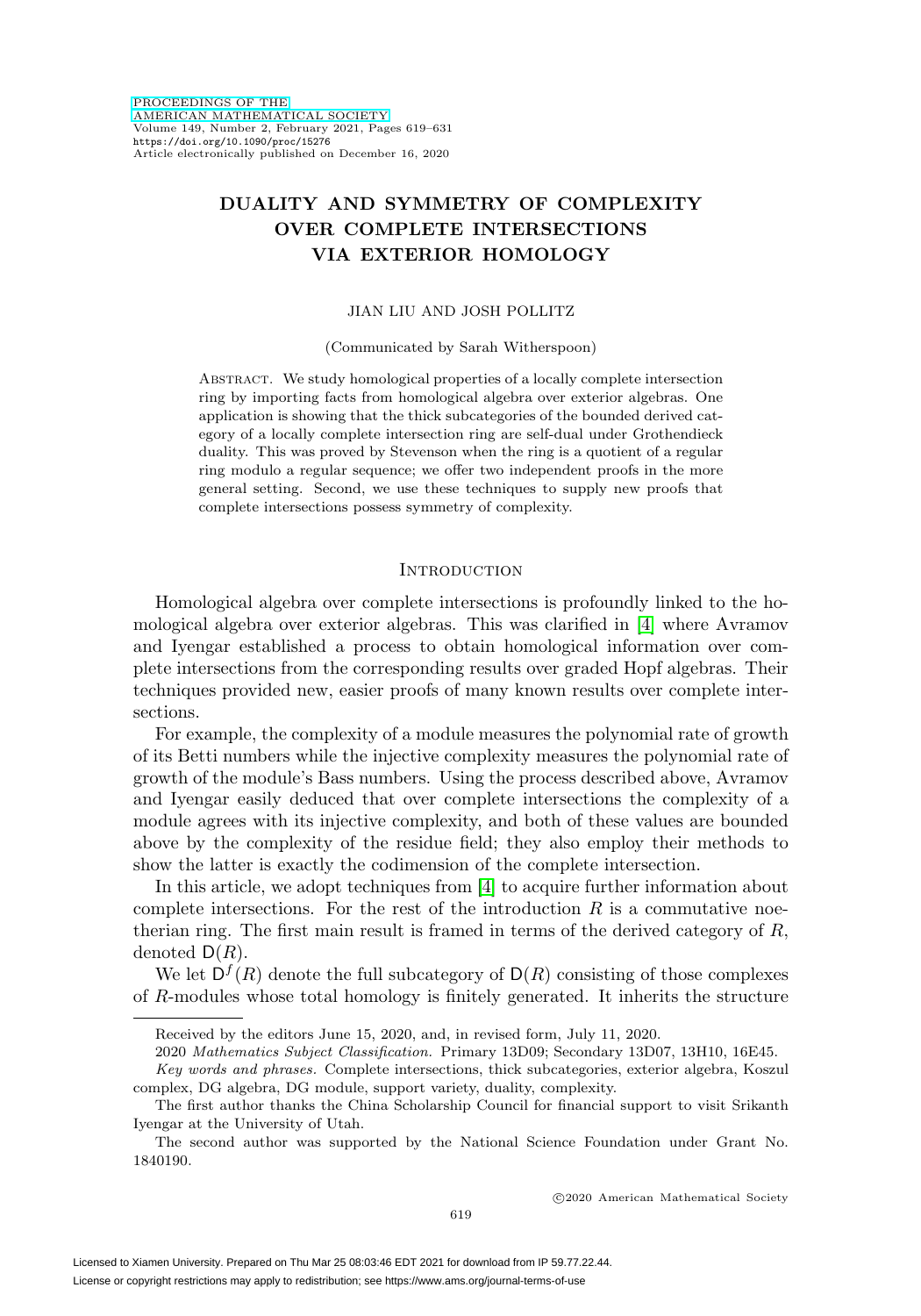of a triangulated category from  $D(R)$ . Recently, there has been much interest in understanding the structure of thick subcategories of  $D^f(R)$ , see for example [\[3,](#page-11-1) [8,](#page-11-2) [9,](#page-12-0) [12,](#page-12-1) [15,](#page-12-2) [17,](#page-12-3) [19\]](#page-12-4). Our first main result is the following:

<span id="page-1-0"></span>**Theorem 1.** If R is locally complete intersection, then each thick subcategory of  $D^f(R)$  is self-dual under Grothendieck duality. That is, for any thick subcategory  $\mathsf{T}$  of  $\mathsf{D}^f(R)$  and object M in  $\mathsf{T}$ , RHom $_R(M,R)$  is in  $\mathsf{T}$ , as well.

Stevenson in [\[17,](#page-12-3) 4.11] proved the result under the additional assumption that R is a quotient of a regular ring modulo a regular sequence. One can also deduce Theorem [1](#page-1-0) from [\[17,](#page-12-3) 4.11] in conjunction with recent results of Letz [\[12,](#page-12-1) 3.12  $\&$ 4.5]; details are provided in Remark [3.4.](#page-6-0)

In this article, we present two proofs of Theorem [1](#page-1-0) both of which rely on a localto-global principle of Benson, Iyengar and Krause (see [1.6\)](#page-3-0) and the structure of thick subcategories in the derived category of an exterior algebra over a field (cf. [\[8\]](#page-11-2)). The first proof uses the theory of cohomological support discussed in Section [2.](#page-3-1) Namely, we show that the containment of thick subcategories is encoded in the support varieties of Avramov and Buchweitz defined in [\[2\]](#page-11-3) (see Theorem [3.1](#page-5-0) for a precise statement).

The second proof makes direct use of the graded Hopf algebra structure of the exterior algebra to show that thick subcategories over an exterior algebra on generators of homological degree one are fixed by Grothendieck duality (see Theorem [4.1\)](#page-7-0). It is worth noting both proofs avoid much of the geometric and tensor triangulated category machinery used by Stevenson, making the proofs in this article simpler even in the case that  $R$  is a quotient of a regular ring modulo a regular sequence.

As a consequence of Theorem [1](#page-1-0) we obtain asmyptotic information over complete intersections. For example, we recover a result of Avramov and Buchweitz [\[2,](#page-11-3) 6.3] that says the eventual vanishing of Ext is equivalent to the eventual vanishing of Tor over locally complete intersections (cf. Corollary [3.6\)](#page-7-1). Furthermore, in the local case we can use Theorem [1](#page-1-0) to show complexity is symmetric in  $M$  and  $N$ ; recall the complexity of a pair of objects M and N of  $D^f(R)$  is the polynomial rate of growth of the minimal number of generators of  $\text{Ext}_{R}^{n}(M,N)$  (see [5.1](#page-10-0) for a precise definition).

<span id="page-1-1"></span>**Theorem 2.** If R is complete intersection, then  $c_{R}(M, N) = c_{R}(N, M)$  for each pair of objects M and N in  $D^f(R)$ .

This was first proven by Avramov and Buchweitz [\[2\]](#page-11-3); an alternative proof was provided by the second author in [\[14\]](#page-12-5). In contrast, we give two new proofs of this result in this paper; both of which use the homological properties over exterior algebras. The first proof deduces Theorem [2](#page-1-1) from Theorem [1,](#page-1-0) illustrating how the containment of thick subcategories and duality can provide asymptotic information. The second proof directly links the complexity of a pair of objects  $M$  and  $N$  in  $D^{f}(R)$  with the complexity of a pair of objects in the derived category of an exterior algebra over a field. This proof fills in a missing piece of the work in [\[4\]](#page-11-0); cf.  $[4, 6.9]$  $[4, 6.9]$ and the discussion in Remark [5.4.](#page-10-1)

# 1. Background, notation, and terminology

Throughout this article  $R$  will be a commutative noetherian ring.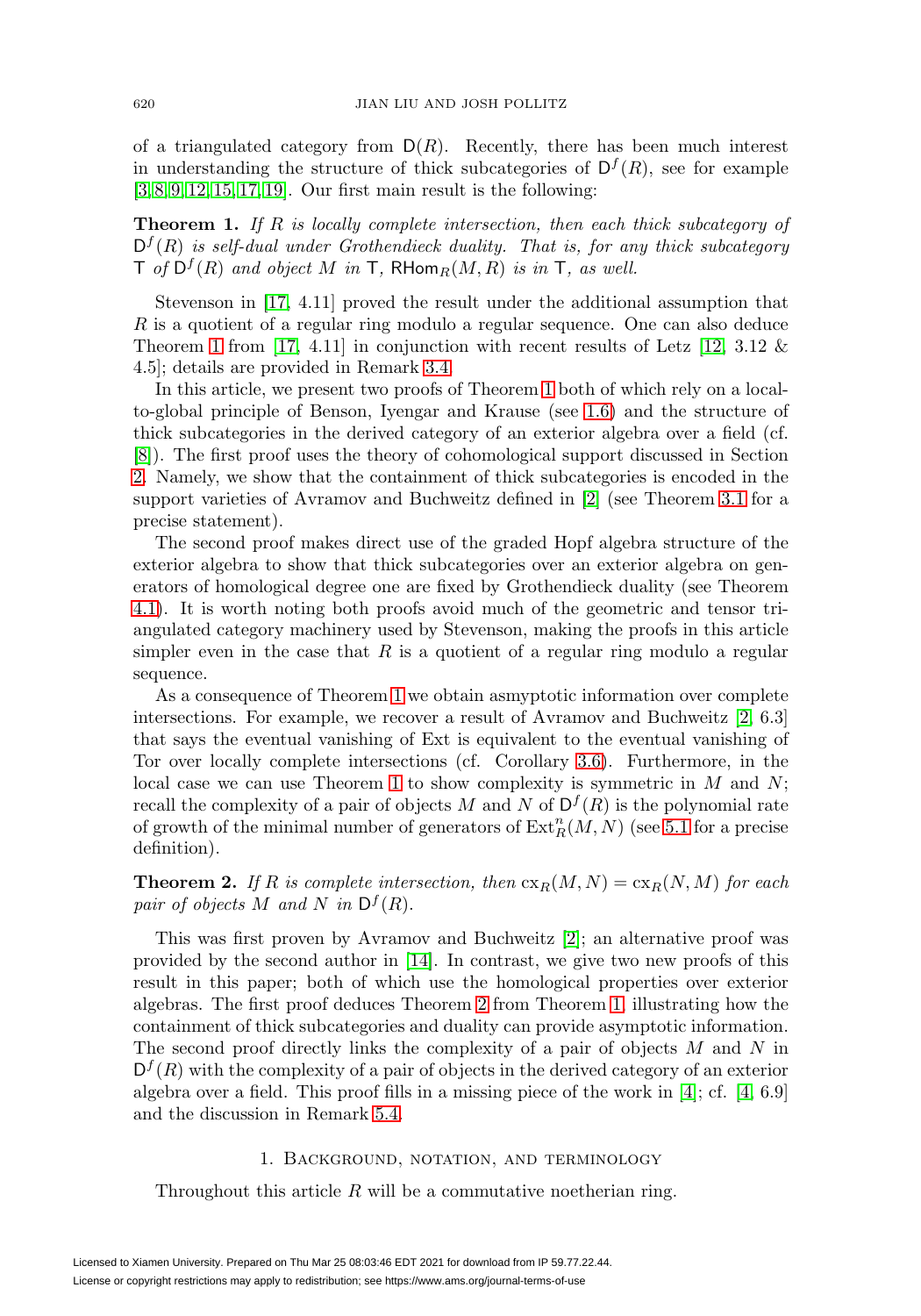1.1. **(Locally) complete intersections.** Suppose  $(R, \mathfrak{m}, k)$  is local. Recall the embedding dimension of R is dim<sub>k</sub>  $\mathfrak{m}/\mathfrak{m}^2$ , the minimal number of generators for  $\mathfrak{m}$ , and the codimension of R is

$$
\dim_k \mathfrak{m}/\mathfrak{m}^2 - \dim R.
$$

A local ring  $(R, \mathfrak{m}, k)$  is *complete intersection* if its  $\mathfrak{m}$ -adic completion R is isomorphic to  $Q/I$  where Q is a regular local ring and I is generated by a Q-regular sequence. In fact, the presentation can be chosen so that  $Q$  and  $R$  have the same embedding dimension and  $I$  is generated by  $c$  elements where  $c$  is the codimension of R.

More generally, R is locally complete intersection provided that the local ring  $R_{\mathfrak{p}}$ is complete intersection for each prime ideal  $\mathfrak p$  of  $R$ .

1.2. **Derived category of a DG algebra.** Let A be a DG R-algebra. We briefly discuss the derived category of DG A-modules and set notation used throughout the rest of the article. See [\[3,](#page-11-1) Section 3] or [\[10,](#page-12-6) Chapter 6] for more details.

Let  $D(A)$  denote the derived category of (left) DG A-modules. Recall that  $D(A)$ is a triangulated category with  $\Sigma$  being the suspension functor; for each X in D(A), ΣX is the DG A-module given by Σ $X_i = X_{i-1}$ ,  $a \cdot (\Sigma x) = (-1)^{|a|} ax$  and  $\partial^{\Sigma X} = -\partial^X$ . We let  $D^f(A)$  denote the full subcategory of  $D(A)$  consisting of those objects X of  $D(A)$  such that  $H(X)$  is a finitely generated graded  $H(A)$ -module.

Each DG  $A$ -module  $X$  admits a semiprojective resolution. That is, there exists a surjective quasi-isomorphism  $P \to M$  such that  $\text{Hom}_A(P, -)$  preserves surjective quasi-isomorphisms. For any Y in  $D(A)$ , we set

$$
\mathsf{RHom}_A(X, Y) \coloneqq \mathrm{Hom}_A(P, Y)
$$

where  $P \to X$  is a semiprojective resolution and

$$
Ext_A(X, Y) \coloneqq H\left(\mathsf{RHom}_A(X, Y)\right),
$$

which naturally inherits a graded  $\text{Ext}_A(Y, Y)$ -Ext $_A(X, X)$ -bimodule structure.

1.3. **Koszul complexes.** Background on Koszul complexes can be found in [\[7,](#page-11-4) Section 1.6]. We recall the necessary facts here.

For a list of elements  $x = x_1, \ldots, x_n$  in R, we set  $\text{Kos}^R(x)$  to be the Koszul complex of *x* on R, which is regarded as a DG R-algebra in the usual way.

When R is local with maximal ideal  $\mathfrak{m}$ , set  $K^R$  to be the Koszul complex on a minimal generating set for m. It is well-defined up to an isomorphism of DG R-algebras.

Fix a prime ideal  $\mathfrak p$  of R and let M be an object of  $D(R)$ . We set

$$
M(\mathfrak{p})\coloneqq M_{\mathfrak{p}}\otimes_{R_{\mathfrak{p}}}K^{R_{\mathfrak{p}}}
$$

which is a DG  $K^{R_p}$ -module. Restricting scalars along the morphism of DG algebras  $R_{\mathfrak{p}} \to K^{R_{\mathfrak{p}}}$  we may regard  $M(\mathfrak{p})$  as an object of  $\mathsf{D}(R_{\mathfrak{p}})$ .

<span id="page-2-0"></span>1.4. **Koszul complexes over complete intersections.** Let  $(R, \mathfrak{m}, k)$  be complete intersection of codimension c and  $\Lambda$  be the exterior algebra over k on generators  $e_1, \ldots, e_c$  of homological degree 1. Let  $t: D(R) \to D(K^R)$  be the functor  $-\otimes_R K^R$ .

By [\[4,](#page-11-0) 6.4] there is a quasi-isomorphism of DG algebras  $K^R \simeq \Lambda$  that induces an equivalence of triangulated categories j:  $D(K^R) \to D(\Lambda)$ ; this restricts to an equivalence  $D^f(K^R) \stackrel{\equiv}{\rightarrow} D^f(\Lambda)$  that is compatible with Grothendieck duality (see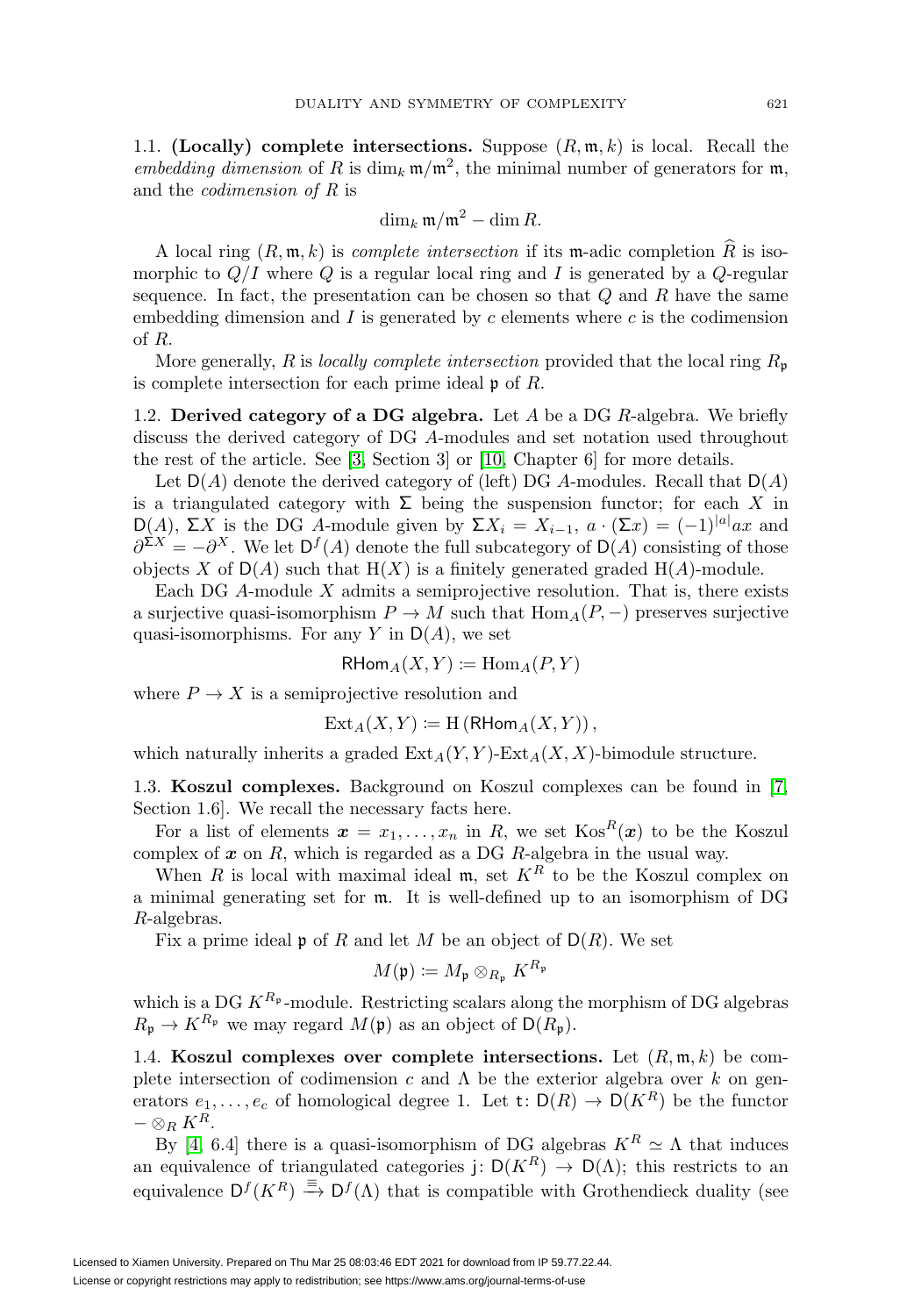$[3, 3.6]$  $[3, 3.6]$  or  $[4, 2.5]$  $[4, 2.5]$ ). Hence, when R is complete intersection we have the following composition

$$
\mathrm{jt}: \mathsf{D}^f(R) \to \mathsf{D}^f(K^R) \xrightarrow{\equiv} \mathsf{D}^f(\Lambda);
$$

this is the main bridge for importing results over graded exterior algebras to complete intersections. Throughout the rest of the paper, j and t will always denote the functors introduced here.

1.5. **Thick subcategories.** Let A be a DG algebra and T be a full subcategory of  $D(A)$ . We say T is *thick* if it is a triangulated subcategory that is closed under taking direct summands. For an object M of  $D(A)$ , we let thick $D(A)(M)$  denote the smallest thick subcategory of  $D(A)$  containing M. This can be realized as the intersection of all thick subcategories of  $D(A)$  containing M; alternatively, this has an inductive construction discussed in [\[3,](#page-11-1) 2.2.4].

<span id="page-3-0"></span>1.6. **Local-to-global principle.** The main results in the present paper rely on the following local-to-global principle of Benson, Iyengar and Krause (see by [\[6,](#page-11-5) 5.10]). Namely, for objects M and N of  $D^f(R)$ , M is in thick $D(R)(N)$  if and only if  $M(\mathfrak{p})$ is in thick $b_{D(R_n)}(N_p)$  for each prime ideal p of R. In particular, for M and N in  $D^f(R)$ ,

M is in 
$$
\operatorname{thick}_{D(R)}(N) \iff M(\mathfrak{p})
$$
 is in  $\operatorname{thick}_{D(R_{\mathfrak{p}})}(N(\mathfrak{p}))$ 

for each prime ideal  $\mathfrak p$  of  $R$ .

Indeed, suppose M is in thick $_{D(R)}(N)$  and p is a prime ideal of R. By applying  $-\otimes_R K^{R_{\mathfrak{p}}}$  we obtain that

$$
M(\mathfrak{p})
$$
 is in  $\operatorname{thick}_{D(K^{R_p})}(N(\mathfrak{p})),$ 

now we need only restrict along  $R_{\mathfrak{p}} \to K^{R_{\mathfrak{p}}}$  to conclude the forward implication holds. Conversely, since  $N(\mathfrak{p})$  is an object of thick $D(R_p)(N_p)$  for each prime  $\mathfrak{p}$  we can use the local-to-global principle, listed above, to deduce that M is in thick $p(R)(N)$ .

1.7. **Homogeneous support.** Let  $S$  be a commutative noetherian graded ring. We let  $Spec^* S$  denote the homogeneous spectrum of S. That is,  $Spec^* S$  consists of the homogeneous prime ideals of S. For a graded S-module X and  $\mathfrak{p} \in \text{Spec}^* \mathcal{S}$ ,  $X_{\mathfrak{p}}$  denotes the homogeneous localization of X at  $\mathfrak{p}$ . The homogeneous support of  $X$  is

$$
\operatorname{supp}_{\mathcal{S}} X = \{ \mathfrak{p} \in \operatorname{Spec}^* \mathcal{S} : X_{\mathfrak{p}} \neq 0 \}.
$$

# 2. Cohomological support varieties

<span id="page-3-1"></span>Throughout this section we fix the following notation. Let  $(R, \mathfrak{m}, k)$  be complete intersection with codimension c and embedding dimension  $\nu$ . Let S denote the graded k-algebra  $k[\chi_1,\ldots,\chi_c]$  where each  $\chi_i$  has homological degree  $-2$ . We set  $\Lambda$ to be the exterior algebra over k on generators  $e_1, \ldots, e_c$  of homological degree 1. Finally, let j and t be the functors from [1.4.](#page-2-0)

<span id="page-3-2"></span>**2.1.** In [\[16,](#page-12-7) Theorem 5], Sjödin described the graded k-algebra structure of  $\text{Ext}_R(k, k)$ . It contains  $S$  as a polynomial subalgebra in such a way that

$$
\mathrm{Ext}_{R}(k,k)\cong\mathcal{S}\otimes_{k}\bigwedge\Sigma^{-1}k^{\nu}
$$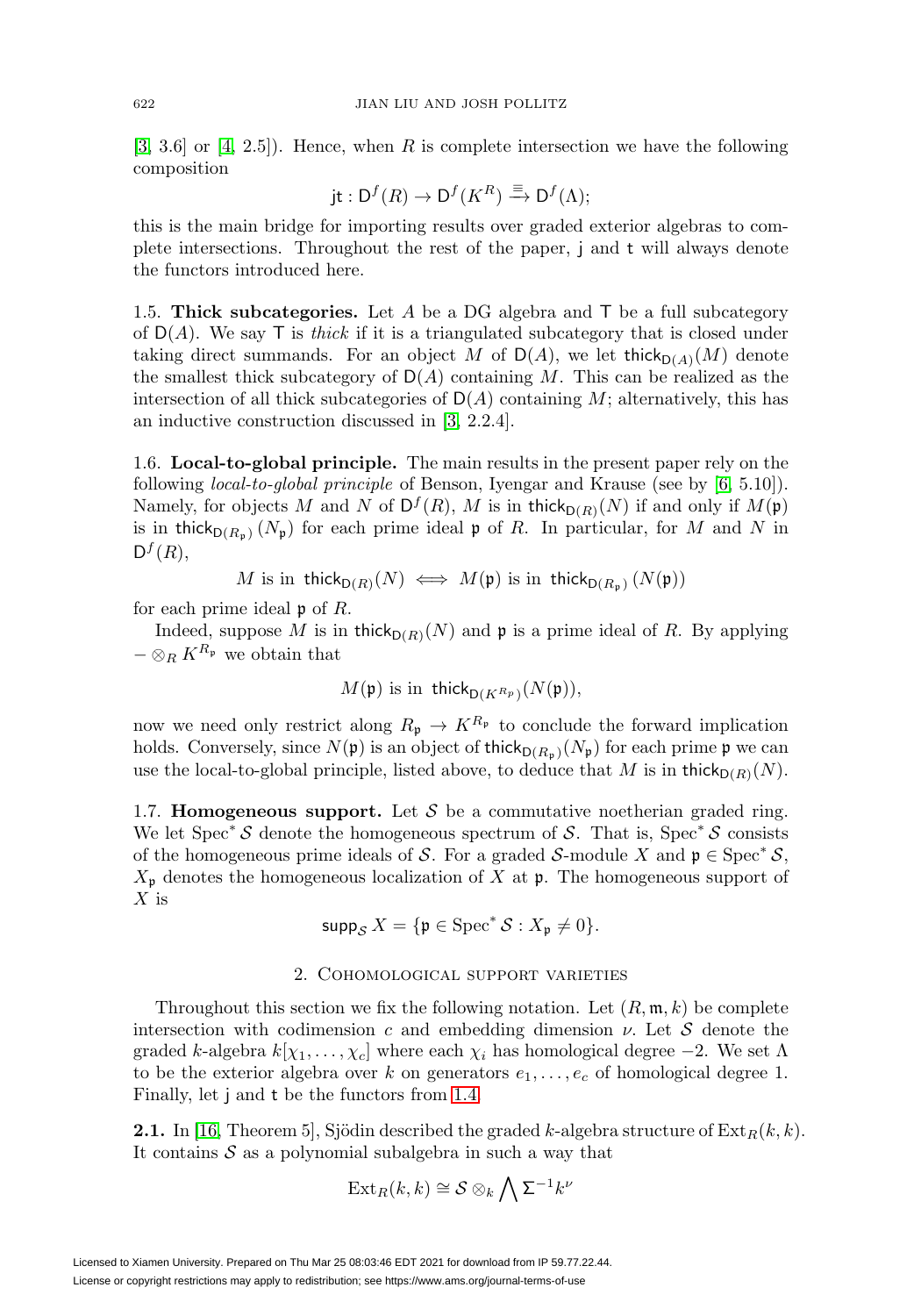as graded S-modules; see also [\[1,](#page-11-6) 10.2.3] for more details. Thus, S acts on  $\text{Ext}_R(k,M)$ through the  $\text{Ext}_R(k, k)$ -action for each M in  $D(R)$ . We define the cohomological support of  $M$  over  $R$  to be

$$
V_R(M) \coloneqq \mathsf{supp}_{\mathcal{S}} \operatorname{Ext}_R(k, M).
$$

<span id="page-4-1"></span>**2.2.** By  $[4, 5.1]$  $[4, 5.1]$  (see also  $[3, 7.4]$  $[3, 7.4]$ ), there is an isomorphism of graded k-algebras

$$
\text{Ext}_{\Lambda}(k,k)\cong\mathcal{S}.
$$

For any X in  $D(\Lambda)$ , we define the *cohomological support of* X over  $\Lambda$  to be

$$
V_{\Lambda}(X) \coloneqq \mathsf{supp}_{\mathcal{S}} \operatorname{Ext}_{\Lambda}(k, X).
$$

These varieties can detect the containment of thick subcategories in  $D<sup>f</sup>(\Lambda)$ . Namely, in [\[8,](#page-11-2) 4.4], Carlson and Iyengar showed

$$
X \text{ is in } \mathsf{thick}_{\mathsf{D}(\Lambda)}(Y) \iff \mathsf{V}_{\Lambda}(X) \subseteq \mathsf{V}_{\Lambda}(Y)
$$

for any pair of objects X and Y in  $D^f(\Lambda)$ . This essentially follows from the celebrated theorem of Hopkins  $[11, 11]$  $[11, 11]$  and Neeman  $[13, 1.2]$  $[13, 1.2]$  (see also  $[8, 3.2]$  $[8, 3.2]$  for the version needed) and a BGG correspondence (cf. [\[3,](#page-11-1) 7.4]).

There is a way to relate the supports defined over  $R$  and  $\Lambda$ . This was first noticed in the case that  $R$  is artinain [\[8,](#page-11-2) 5.11]; however, the same proof works without any restriction on the Krull-dimension of R and so we sketch it for the convenience of the reader in the following remark and lemma.

**2.3.** First, there is a canonical injective map  $\eta$ :  $\operatorname{Ext}_{\Lambda}(k, k) \to \operatorname{Ext}_{R}(k, k)$  of graded k-algebras that can be factored as

$$
\text{Ext}_{\Lambda}(k,k) \xrightarrow{\cong} \text{Ext}_{K^{R}}(k,k) \hookrightarrow \text{Ext}_{R}(k,k)
$$

where the isomorphism is induced by the inverse of the equivalence j from [1.4.](#page-2-0) Moreover, the image of  $\eta$  is exactly the polynomial subalgebra S of  $\text{Ext}_R(k, k)$ mentioned in [2.1.](#page-3-2) Therefore, the cohomological supports over R and those over  $\Lambda$ can naturally be thought of as subsets of the same  $Spec^* S$ . Moreover, we have the following connection.

<span id="page-4-0"></span>**Lemma 2.4.** For each M in  $D(R)$ ,  $V_R(M) = V_R(tM) = V_\Lambda(itM)$ .

*Proof.* First, consider the isomorphisms of graded  $S$ -modules

$$
\begin{aligned} \operatorname{Ext}_R(k, \mathbf{t}M) &\cong \operatorname{Ext}_{K^R}(\mathbf{t}k, \mathbf{t}M) \\ &\cong \operatorname{Ext}_{\Lambda}(\mathbf{j}\mathbf{t}k, \mathbf{j}\mathbf{t}M) \\ &\cong \bigoplus_{i=0}^{\nu} \Sigma^{-i} \operatorname{Ext}_{\Lambda}(k, \mathbf{j}\mathbf{t}M)^{v \choose i} \end{aligned}
$$

where the third isomorphism holds because  $\mathbf{t}k \cong \bigoplus_{i=0}^{\nu} \Sigma^{-i} k^{v \choose i}$  and  $\mathbf{j}(k) \simeq k$ , see  $[3, 3.9]$  $[3, 3.9]$  for the latter. Also, we have the isomorphism of graded S-modules

$$
\operatorname{Ext}_R(k,\operatorname{t} M)\cong \bigoplus_{i=0}^\nu \Sigma^i\operatorname{Ext}_R(k,M)^{v \choose i}.
$$

Therefore, the isomorphisms of  $S$ -modules show

$$
V_R(M) = V_R(tM) = V_{\Lambda}(j t M).
$$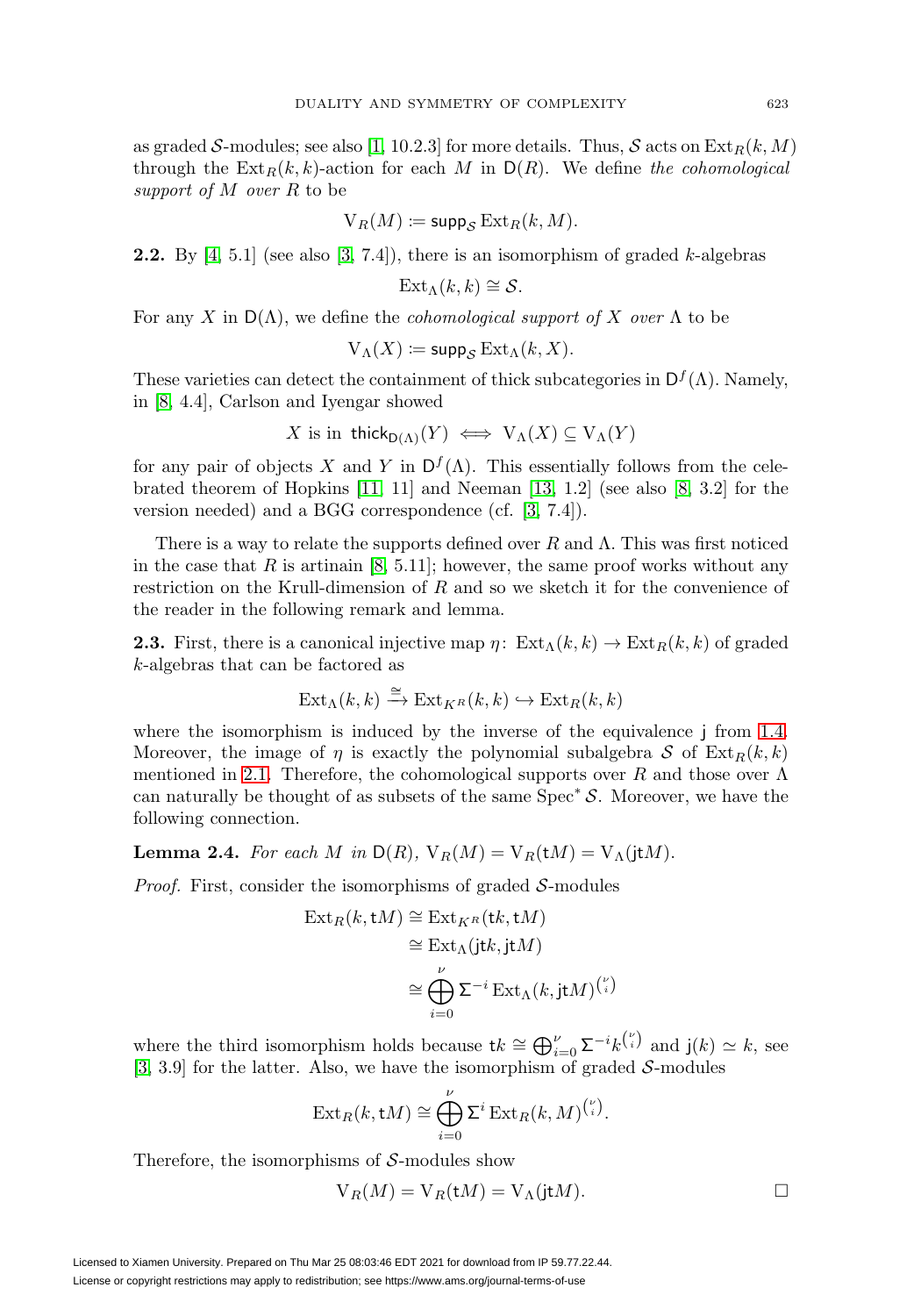<span id="page-5-1"></span>**Proposition 2.5.** For M and N in  $D^f(R)$ ,

tM is in thick $_{D(R)}(tN) \iff V_R(M) \subseteq V_R(N)$ .

Proof. The forward direction is trivial from the first equality in Lemma [2.4.](#page-4-0) Conversely, assume  $V_R(M) \subseteq V_R(N)$ . Using Lemma [2.4,](#page-4-0) this reads as

 $V_\Lambda(jtM) \subseteq V_\Lambda(jtN)$ .

Thus, [2.2](#page-4-1) implies that jtM is an object of thick $D(\Lambda)(jtN)$ . As j is an equivalence we conclude that  $tM$  is an object of thick $p(K_R)(tN)$ . The result follows by restricting scalars along the morphism of DG R-algebras  $R \to K^R$ .

We end this section with the following technical lemma which will be put to use in Section [4.](#page-7-2) Note that since  $\Lambda$  has trivial differential, for each DG  $\Lambda$ -module X we can negate differential of X to obtain a DG  $\Lambda$ -module. Namely, let X' denote the DG  $\Lambda$ -module whose underlying graded  $\Lambda$ -module is X and its differential is  $\partial^{X'} := -\partial^X$ . When  $\Lambda$  is concentrated in even degrees,  $X \cong X'$  as DG  $\Lambda$ -modules (cf. [4.3\)](#page-8-0). However, as the generators of  $\Lambda$  have degree 1 we do not know whether these are isomorphic. Instead, we show they have the same cohomological support, and hence, generate the same thick subcategory.

<span id="page-5-2"></span>**Lemma 2.6.** If X is in  $D^f(\Lambda)$ , then  $V_{\Lambda}(X) = V_{\Lambda}(X')$ . In particular, we have the following equality of thick subcategories:

$$
\mathsf{thick}_{\mathsf{D}(\Lambda)}(X) = \mathsf{thick}_{\mathsf{D}(\Lambda)}(X').
$$

*Proof.* By [\[8,](#page-11-2) 4.2], there exists a semiprojective resolution  $F \xrightarrow{\simeq} k$  over  $\Lambda$  such that F admits a DG S-module structure compatible with the S-action on  $\text{Ext}_R(k, Y)$  for any Y in  $D(\Lambda)$ . As k has trivial differential, the same is true of the semiprojective DG  $\Lambda$ -resolution equipped with a DG S-module structure  $F' \xrightarrow{\simeq} k$ .

Define  $\Phi: \text{Hom}_{\Lambda}(F, X) \to \text{Hom}_{\Lambda}(F', X')$  given by

$$
\alpha \mapsto (-1)^{|\alpha|} \alpha.
$$

As  $S$  is concentrated in even degrees this is an isomorphism of DG  $S$ -modules. Therefore,  $H(\Phi)$  establishes the following isomorphism of graded S-modules

$$
\text{Ext}_{\Lambda}(k, X) \cong \text{Ext}_{\Lambda}(k, X');
$$

so  $X$  and  $X'$  have the same cohomological support. The equality of thick subcate-gories now follows from [2.2.](#page-4-1)  $\Box$ 

# 3. Duality of thick subcategories via support

In this section we give the first proof of our result on the duality of thick subcategories over locally complete intersections (see Theorem [3.3\)](#page-6-1). The main idea behind it is that the theory of cohomological supports, discussed in Section [2,](#page-3-1) both detects containment of thick subcategories and is unaffected by duality. The first theorem addresses the former point while [3.2](#page-6-2) the latter.

<span id="page-5-0"></span>**Theorem 3.1.** Let R be locally complete intersection. For M, N in  $D^f(R)$ ,

$$
M \text{ is in thick}_{D(R)}(N) \iff \mathrm{V}_{R_{\mathfrak{p}}}(M_{\mathfrak{p}}) \subseteq \mathrm{V}_{R_{\mathfrak{p}}}(N_{\mathfrak{p}})
$$

for each prime ideal  $\mathfrak p$  of R.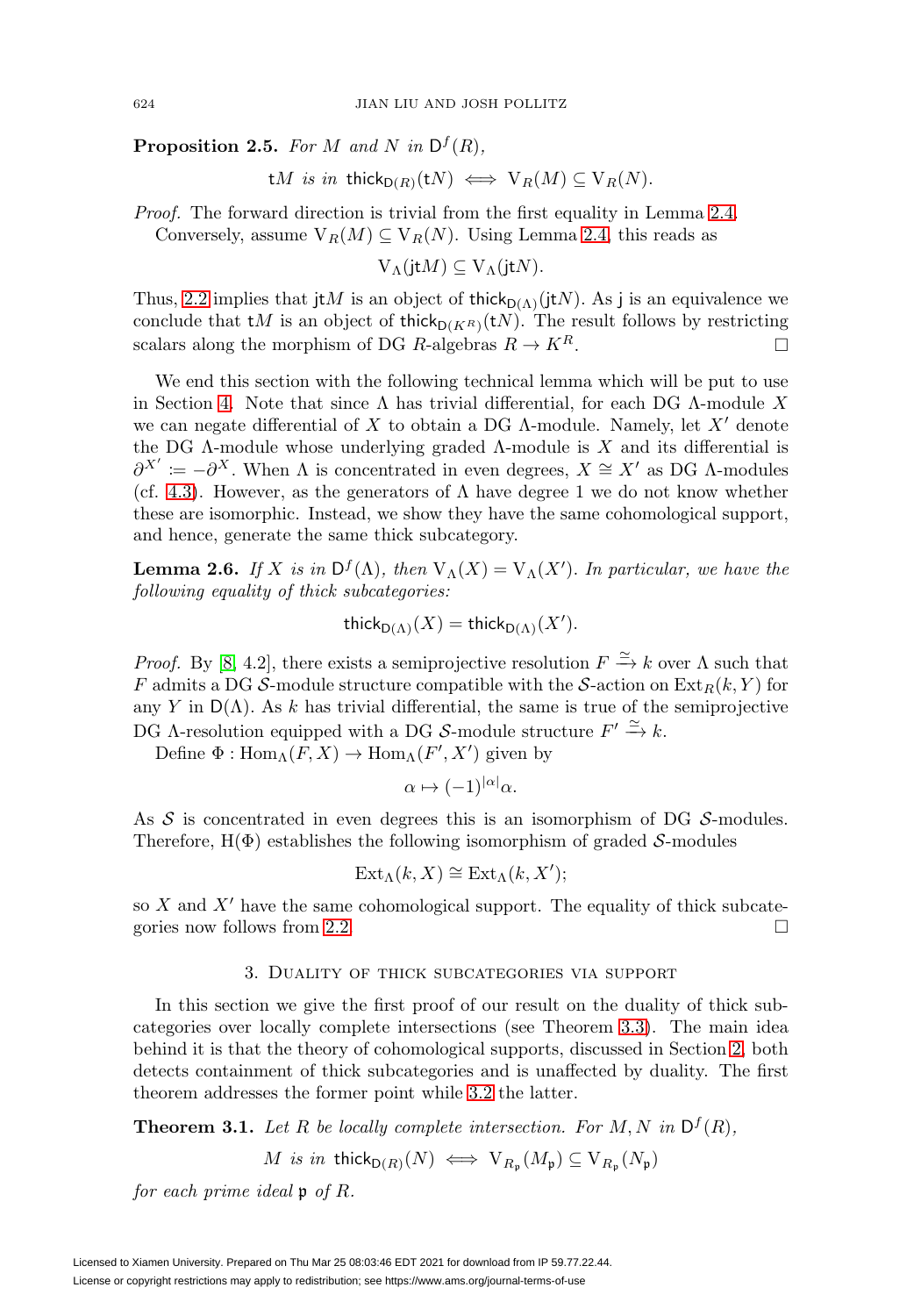*Proof.* First, assume M is an object of thick<sub>D(R)</sub> N. Hence,  $M_p$  is an object of thick<sub>D(R<sub>p</sub>)</sub>  $N_p$  and so it follows easily that  $V_{R_p}(M_p) \subseteq V_{R_p}(N_p)$  for  $p \in \text{Spec } R$ .

Conversely, suppose  $V_{R_p}(M_p) \subseteq V_{R_p}(N_p)$  for each  $\mathfrak{p} \in \operatorname{Spec} R$ . By Proposition [2.5,](#page-5-1)  $M(\mathfrak{p})$  is in thick $D(R_n)$   $(N(\mathfrak{p}))$  for each prime ideal p of R. Finally, we apply [1.6](#page-3-0) to conclude that M is in thick $p(R)(N)$ .  $\Box$ 

<span id="page-6-2"></span>**3.2.** It is well-known that cohomological support over complete intersections is closed under duality. That is,

$$
V_R(M) = V_R(RHom_R(M, R))
$$

for each M in  $D^f(R)$ , This was shown for closed points of Spec<sup>∗</sup> S in [\[2,](#page-11-3) 3.3], and the general setting was shown in [\[14,](#page-12-5) 4.1.5]. Alternatively, a new proof is obtained in the present work by combining Lemma [2.4](#page-4-0) and Theorem [4.1;](#page-7-0) this proof sticks with the theme of establishing results for complete intersections by passing to an exterior algebra.

<span id="page-6-1"></span>**Theorem 3.3.** If R is locally complete intersection, then every thick subcategory of  $D^f(R)$  is closed under RHom<sub>R</sub>(−, R). In particular, for each M in  $D^f(R)$ 

thick<sub>D(R)</sub>(M) = thick<sub>D(R)</sub>(RHom<sub>R</sub>(M, R)).

*First proof of Theorem* [3.3](#page-6-1). As M is an object of  $D^{f}(R)$ , there is a natural isomorphism

 $\mathsf{RHom}_R(M,R)_{\mathfrak{p}} \cong \mathsf{RHom}_{R_{\mathfrak{p}}}(M_{\mathfrak{p}},R_{\mathfrak{p}})$ 

for each prime ideal  $\mathfrak p$  of  $R$ . So [3.2](#page-6-2) shows

$$
\operatorname{V}_{R_\mathfrak{p}}(M_\mathfrak{p})=\operatorname{V}_{R_\mathfrak{p}}(\operatorname{\mathsf{RHom}}_{R_\mathfrak{p}}(M_\mathfrak{p},R_\mathfrak{p}))=\operatorname{V}_{R_\mathfrak{p}}(\operatorname{\mathsf{RHom}}_R(M,R)_\mathfrak{p})
$$

for each prime ideal  $\mathfrak p$  of R. Now we obtain

$$
\operatorname{thick}_{\mathsf{D}(R)}(M) = \operatorname{thick}_{\mathsf{D}(R)}(\mathsf{RHom}_R(M, R))
$$

as an immediate consequence of Theorem [3.1.](#page-5-0)  $\Box$ 

<span id="page-6-0"></span>Remark 3.4. Theorem [3.3](#page-6-1) can also be proved by combining results of Stevenson and Letz (see [\[17,](#page-12-3) 4.11] and [\[12,](#page-12-1) 3.12  $\&$  4.5], respectively). Stevenson used his classification of thick subcategories of the singularity category of a regular ring modulo a regular sequence in [\[18,](#page-12-10) 8.8] to show Theorem [3.3](#page-6-1) holds for such rings. Letz showed for M and N in  $D^f(R)$ ,

$$
M \text{ is in } \operatorname{\mathsf{thick}}_{\mathsf{D}(R)}(N) \iff M \otimes \widehat{R_{\mathfrak{p}}} \text{ is in } \operatorname{\mathsf{thick}}_{\mathsf{D}(\widehat{R_{\mathfrak{p}}})}(N \otimes_R \widehat{R_{\mathfrak{p}}})
$$

for each prime ideal  $\mathfrak p$  of R where  $R_{\mathfrak p}$  is the  $\mathfrak pR_{\mathfrak p}$ -adic completion of  $R_{\mathfrak p}$ . So their work, indeed, offers a different argument for Theorem [3.3.](#page-6-1)

In Section [4,](#page-7-2) we give our second proof of Theorem [3.3.](#page-6-1) This requires an analysis of duality over a graded exterior algebra which is discussed there. We end this section with the following application that recovers a theorem of Avramov and Buchweitz [\[2,](#page-11-3) 6.3]. In Section [5,](#page-10-2) we strengthen the equivalence of (1) and (2) in Corollary [3.6](#page-7-1) when  $R$  is further assumed to be local. First, we record a well-known result of exact functors between triangulated categories.

<span id="page-6-3"></span>**3.5.** Fix an exact functor between triangulated categories  $F : C \to C'$ . Let T' be a thick subcategory of  $C'$  and define  $T$  to be the full subcategory of  $C$  consisting of objects X such that  $F(X)$  is in T'. It is clear that T is a thick subcategory of C. In particular, if Y is in  $\mathsf T$  then thick<sub>C</sub>(Y) is contained in  $\mathsf T$ .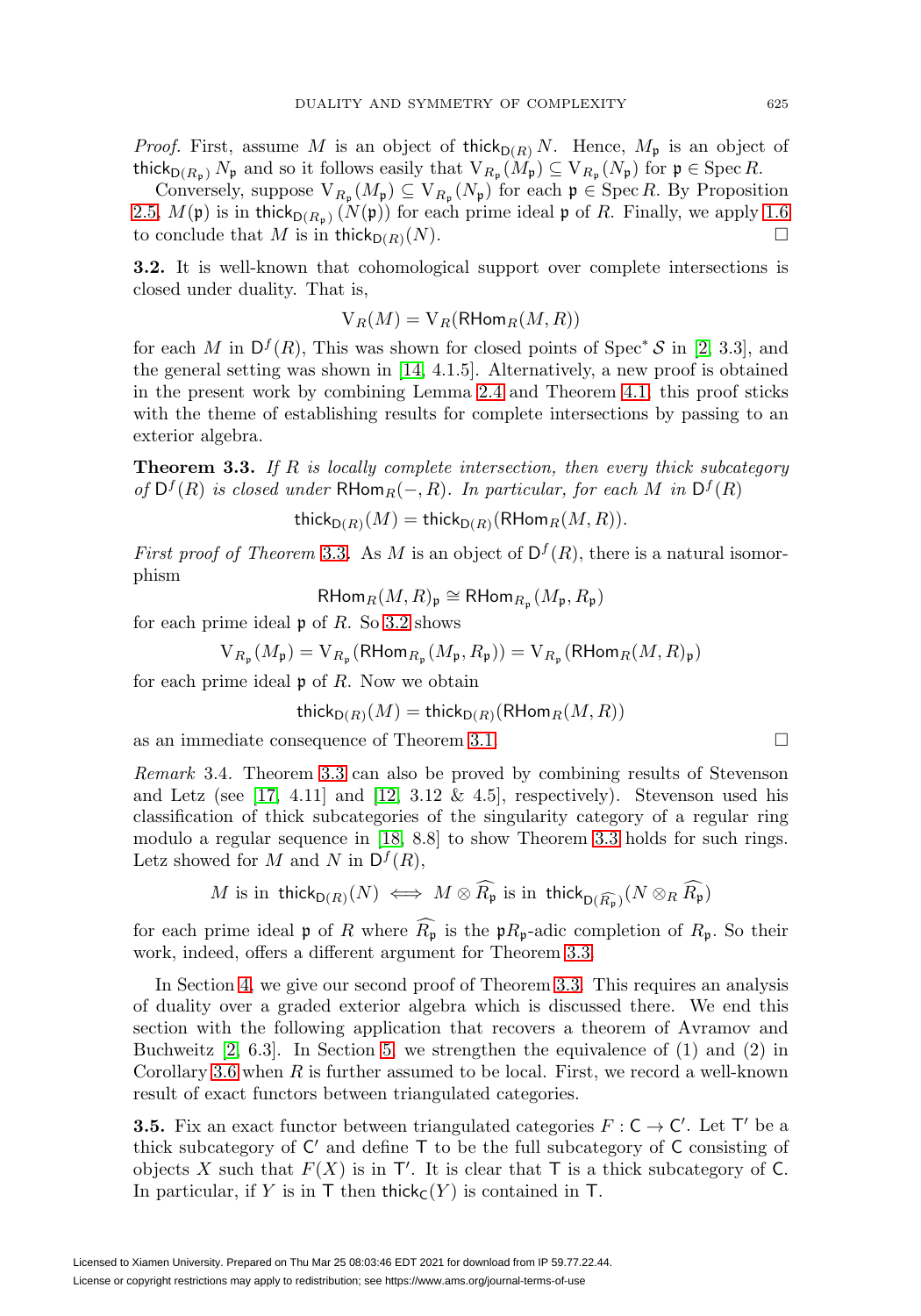<span id="page-7-1"></span>**Corollary 3.6.** Let R be locally complete intersection. For M and N in  $D^f(R)$ , the following are equivalent:

- (1)  $\mathrm{Ext}^i_R(M,N) = 0$  for all  $i \gg 0;$
- (2)  $\mathrm{Ext}^i_R(N,M) = 0$  for all  $i \gg 0;$
- (3)  $\operatorname{Tor}_i^R(M,N) = 0$  for all  $i \gg 0$ .

*Proof.* It suffices to show the equivalence of  $(1)$  and  $(3)$  since Tor is symmetric in M and N. Furthermore, the equivalence of  $(1)$  and  $(3)$  is the same as

RHom $_R(M, N)$  is in  $\mathsf{D}^f(R) \iff M \otimes_R^{\mathsf{L}} N$  is in  $\mathsf{D}^f(R)$ ;

so we show the latter equivalence holds. For the rest of the proof let  $(-)^\vee$  be RHom<sub>R</sub> $(-, R)$ . Observe for any pair of objects M and N in D(R), we have the following adjunction isomorphism:

<span id="page-7-3"></span>
$$
(\dagger) \qquad \qquad (M \otimes_R^{\mathsf{L}} N)^\vee \simeq \mathsf{R}\mathsf{Hom}_R(M, N^\vee).
$$

 $\Leftarrow$ : As  $M \otimes_R^{\mathsf{L}} N$  is in  $\mathsf{D}^f(R)$  and Theorem [3.3,](#page-6-1) it follows that  $(M \otimes_R^{\mathsf{L}} N)^\vee$ is in  $D^f(R)$ . Hence, by ([†](#page-7-3)), RHom $_R(M, N^{\vee})$  is in  $D^f(R)$ . By Theorem [3.3,](#page-6-1) N is in thick $b_{D(R)}(N^{\vee})$  and so applying [3.5](#page-6-3) with  $C = C' = D(R)$ ,  $T' = D^{f}(R)$  and  $F = R$ Hom $_R(M, -)$  we conclude  $R$ Hom $_R(M, N)$  is in  $D^f(R)$ , as well.

 $\implies$ : By Theorem [3.3](#page-6-1) and appealing again to [3.5,](#page-6-3) our assumption is equivalent to RHom $_R(M, N^{\vee})$  is in  $\mathsf{D}^f(R)$ . Thus, by ([†](#page-7-3)) we have that  $(M \otimes_R^{\mathsf{L}} N)$  is in  $\mathsf{D}^f(R)$ and hence, Theorem [3.3](#page-6-1) implies that  $(M \otimes_R^{\mathsf{L}} N)^{\vee \vee}$  is in  $\mathsf{D}^f(R)$ , as well. Finally, as R is Gorenstein, the natural map

$$
M\to M^{\vee\vee}
$$

<span id="page-7-2"></span>is an isomorphism in  $\mathsf{D}^f(R)$ . Therefore,  $M \otimes_R^{\mathsf{L}} N$  is in  $\mathsf{D}^f(R)$ , as needed.  $\Box$ 

### 4. Duality of thick subcategories via exterior algebras

For a finite dimensional Hopf algebra  $H$  over a field  $k$  and finite dimensional  $H$ module M, it is well known that M is a direct summand of  $M \otimes_k \text{Hom}_k(M, k) \otimes_k M$ (see, for example,  $[5, 3.1.10]$  $[5, 3.1.10]$ ); the H-module structure on the latter needs both the antipode and co-multiplication of  $H$ . In this section we make use of the DG version of this fact for a graded exterior algebra.

Throughout k will be a field and  $\Lambda$  is the exterior algebra on generators  $e_1, \ldots, e_c$ of homological degree 1 over k. It is easily checked  $\Lambda$  is a graded Hopf algebra with co-multiplication and antipode determined by

$$
\Delta(e_i) = e_i \otimes 1 + 1 \otimes e_i \text{ and } \sigma(a) = (-1)^{|a|} a,
$$

respectively (cf.  $[4, 5.3]$  $[4, 5.3]$ ).

The main goal of the section is to prove the next theorem and as an application we give a second short proof of Theorem [3.3.](#page-6-1) The proof of Theorem [4.1](#page-7-0) requires some additional setup and can be found after [4.6.](#page-8-1)

<span id="page-7-0"></span>**Theorem 4.1.** For an object M of  $D^f(\Lambda)$ ,

thick<sub>D(Λ)</sub>(M) = thick<sub>D(Λ)</sub>(RHom<sub>Λ</sub>(M,Λ)).

<span id="page-7-4"></span>**4.2.** Let  $\rho: \Lambda \to \Lambda$  be an anti-endomorphism of graded k-algebras, which is nothing more than an endomorphism since  $\Lambda$  is graded-commutative. The map  $\rho$  prescribes a natural left DG  $\Lambda$ -module structure on the graded k-space  $M^* = \text{Hom}_k(M, k)$ ;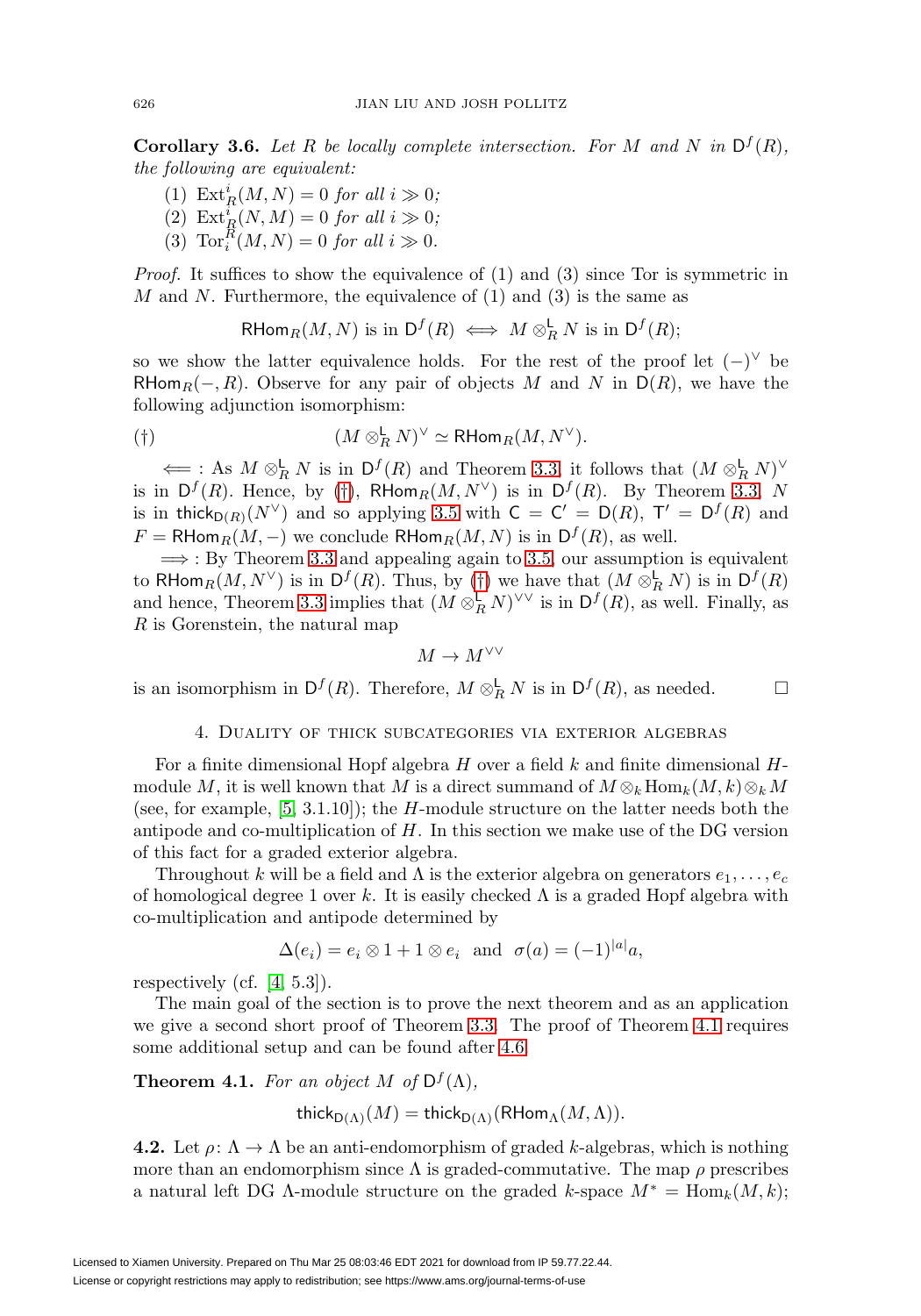define  $M^*(\rho)$  to be the left DG  $\Lambda$ -module whose underlying graded k-space is  $M^*$ and its differential and Λ-action are given by

$$
\partial^{M^*(\rho)}(f) := -(-1)^{|f|} f \partial^M = (-1)^{|f|+1} f \partial^M
$$

$$
a \cdot f := (-1)^{|a||f|} f(\rho(a) -).
$$

We are particularly interested in the relationship between  $M^*(\text{d})$  and  $M^*(\sigma)$ . Furthermore, as  $\text{Hom}_k(\Lambda, k) \cong \Sigma^{-c} \Lambda$  as DG  $\Lambda$ -modules a direct calculation yields

<span id="page-8-3"></span>(1) 
$$
\mathsf{RHom}_{\Lambda}(M,\Lambda) \simeq \Sigma^{c} \operatorname{Hom}_{k}(M,k) = \Sigma^{c} M^{*}(\mathrm{id}).
$$

<span id="page-8-0"></span>**4.3.** Let M be a DG Λ-module. Since Λ has trivial differential we can twist the differential and  $\Lambda$ -action of M to obtain an isomorphic DG  $\Lambda$ -module. We define  $M_{\tau}$  to be the DG A-module whose underlying graded k-space is M equipped with differential and Λ-action

$$
\partial^{M_{\tau}} \coloneqq -\partial^{M}
$$

$$
a \cdot m \coloneqq (-1)^{|a|} am.
$$

The map  $M \to M_\tau$  given by

$$
m \mapsto (-1)^{|m|} m
$$

is easily checked to be an isomorphism of DG Λ-modules.

<span id="page-8-2"></span>**Proposition 4.4.** For any M in  $D(\Lambda)$ ,  $M^*(\sigma)$  and  $M^*(id)$ <sub>r</sub> have the same underlying graded Λ-module while their differentials are negatives of one another.

*Proof.* This follows directly from the definitions in [4.2](#page-7-4) and [4.3.](#page-8-0)  $\Box$ 

**4.5.** Let M and N be left DG  $\Lambda$ -modules, then  $M \otimes_k N$  is a left DG  $\Lambda \otimes_k \Lambda$ -module. We define  $\text{Hom}_k(M,N)$  to be a left DG  $\Lambda \otimes_k \Lambda$ -module

$$
\partial^{\text{Hom}_k(M,N)}(f) := \partial^N f - (-1)^{|f|} f \partial^M
$$
  
(a<sub>1</sub> \otimes a<sub>2</sub>) · f := (-1)^{|a<sub>2</sub>||f|} a<sub>1</sub> f(\sigma(a<sub>2</sub>) -).

Hence, both  $M \otimes_k N$  and  $\text{Hom}_k(M,N)$  inherit a DG  $\Lambda$ -module structure via  $\Delta$ . There is a natural morphism of DG Λ-modules

$$
\varphi_{M,N} \colon N \otimes_k M^*(\sigma) \to \text{Hom}_k(M,N)
$$

which is an isomorphism in  $D(\Lambda)$  when  $H(M)$  is a finite rank k-space (see [\[4,](#page-11-0) 4.8]).

<span id="page-8-1"></span>**4.6.** Let M be a DG Λ-module. Consider the morphism of DG Λ-modules

$$
\pi_M\colon k\to \operatorname{Hom}_k(M,M)
$$

mapping 1 to  $\mathrm{id}_M$ .

$$
M \cong k \otimes_k M \xrightarrow{\pi_M \otimes M} \text{Hom}_k(M,M) \otimes_k M.
$$

For an object M in  $D^f(\Lambda)$  the composition

$$
M \cong k \otimes_k M \xrightarrow{\pi_M \otimes M} \text{Hom}_k(M, M) \otimes_k M \xrightarrow{\varphi_{M, M}^{-1} \otimes M} M \otimes_k M^*(\sigma) \otimes_k M
$$

splits in  $D^f(\Lambda)$ ; this is essentially the same argument from the classical case (cf.  $[5, 3.1.10]$  $[5, 3.1.10]$ .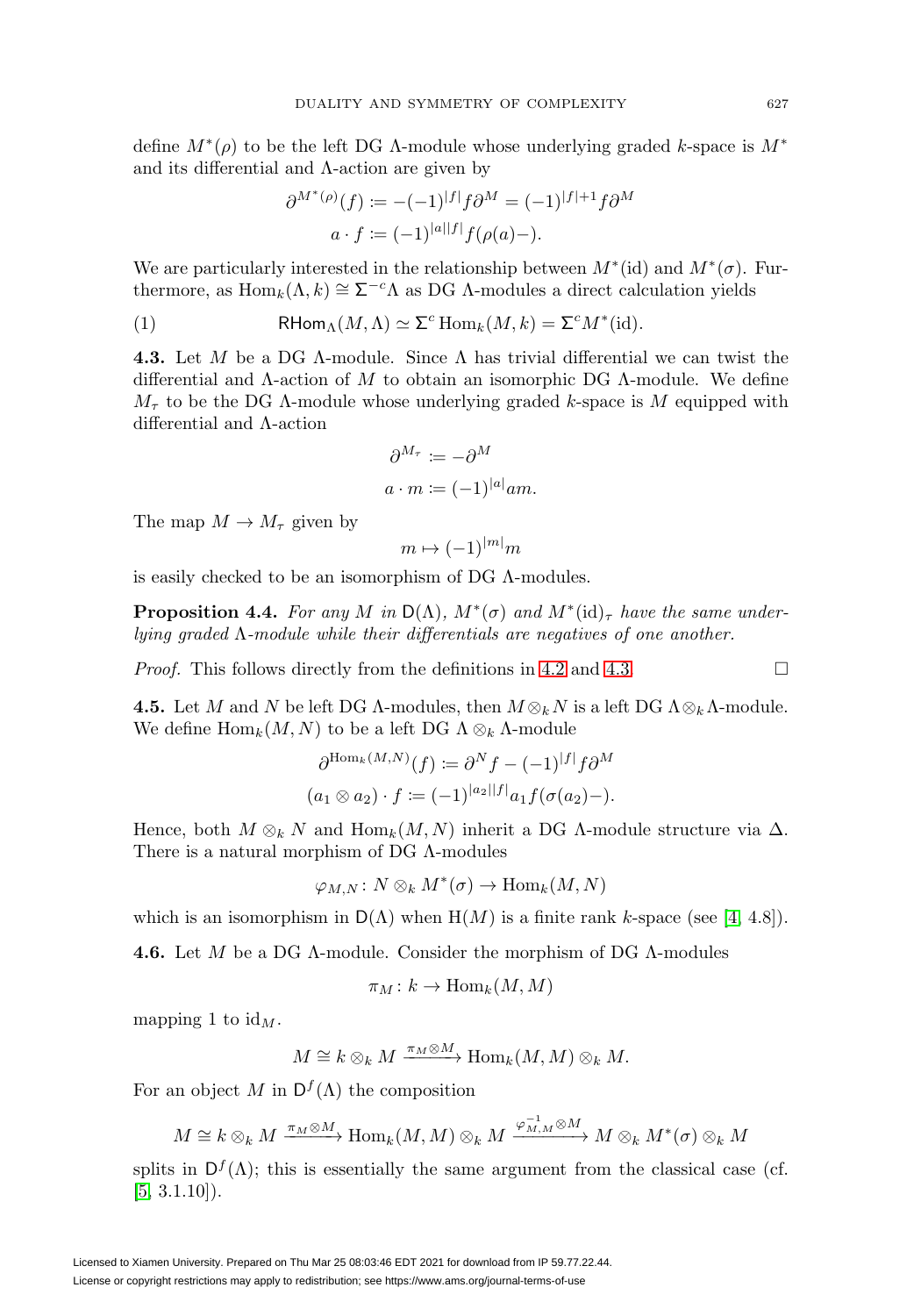*Proof of Theorem [4.1](#page-7-0).* As thick<sub>D(Λ)</sub>(k) =  $D<sup>f</sup>(Λ)$ , it follows that

 $M \otimes_k M^*(\sigma) \otimes_k M$  is an object of thick $D(\Lambda)(M^*(\sigma))$ .

Hence, [4.6](#page-8-1) implies that M is in thick $D(\Lambda)(M^*(\sigma))$ , as well. Since  $(M^*(\sigma))^*(\sigma) \cong M$ , then by symmetry we have shown

<span id="page-9-0"></span>
$$
(2) \t\t\t\t\t\t\t\text{thick}_{D(\Lambda)}(M) = \text{thick}_{D(\Lambda)}(M^*(\sigma)).
$$

Now we only need to observe that

$$
\begin{aligned} \operatorname{thick}_{\mathsf{D}(\Lambda)}(M) &= \operatorname{thick}_{\mathsf{D}(\Lambda)}(M^*(\sigma)) \\ &= \operatorname{thick}_{\mathsf{D}(\Lambda)}(M^*(\sigma), -\partial^{M^*(\sigma)}) \\ &= \operatorname{thick}_{\mathsf{D}(\Lambda)}(M^*(\operatorname{id})) \\ &= \operatorname{thick}_{\mathsf{D}(\Lambda)}\left(\operatorname{RHom}_{\Lambda}(M, \Lambda)\right) \end{aligned}
$$

where the first equality holds by [\(2\)](#page-9-0), the second equality is Lemma [2.6,](#page-5-2) the third equality is from [4.3](#page-8-0) and Proposition [4.4,](#page-8-2) and the last equality holds by [4.2\(](#page-7-4)[1\)](#page-8-3). Therefore, we have justified the theorem.  $\Box$ 

As an application of the theory above (in particular, Theorem [4.1\)](#page-7-0) we now present a second proof of Theorem [3.3.](#page-6-1)

Second proof of Theorem [3.3](#page-6-1). First, if R is complete intersection we show that for any M in  $D^f(R)$ ,

<span id="page-9-1"></span>(3) 
$$
\operatorname{thick}_{\mathsf{D}(R)}\left(M\otimes_R K^R\right)=\operatorname{thick}_{\mathsf{D}(R)}\left(\mathsf{RHom}_R(M,R)\otimes_R K^R\right).
$$

Now observe that Theorem [4.1](#page-7-0) shows

$$
\mathsf{thick}_{\mathsf{D}(\Lambda)}\left(\mathsf{jt}M\right) = \mathsf{thick}_{\mathsf{D}(\Lambda)}\left(\mathsf{RHom}_{\Lambda}(\mathsf{jt}M,\Lambda)\right)
$$

where j and t are the functors introduced in [1.4.](#page-2-0) Therefore,

$$
\operatorname{\mathsf{thick}}_{\mathsf{D}(K^R)}(\operatorname{\mathsf{t}} M)=\operatorname{\mathsf{thick}}_{\mathsf{D}(K^R)}\left(\mathsf{R}\mathsf{Hom}_{K^R}(\operatorname{\mathsf{t}} M,K^R)\right)
$$

and since

$$
\operatorname{\mathsf{RHom}}_{K^R}(\operatorname{\mathsf{t}} M,K^R)\simeq \operatorname{\mathsf{tRHom}}_R(M,R)
$$

it follows that

$$
\operatorname{\mathsf{thick}}_{\mathsf{D}(K^R)}(\operatorname{\mathsf{t}} M)=\operatorname{\mathsf{thick}}_{\mathsf{D}(K^R)}(\operatorname{\mathsf{tRHom}}_R(M,R))
$$

So restricting scalars along  $R \to K^R$  finishes the proof of [\(3\)](#page-9-1) in the case that R is complete intersection.

Now we return to the general setting; namely, assume that  $R$  is locally complete intersection. Let **p** be a prime ideal of R, then by assumption  $R_p$  is complete intersection and

$$
\begin{aligned} \mathsf{thick}_{\mathsf{D}(R_{\mathfrak{p}})}\left(M(\mathfrak{p})\right) &= \mathsf{thick}_{\mathsf{D}(R_{\mathfrak{p}})}\left(\mathsf{RHom}_{R_{\mathfrak{p}}}(M_{\mathfrak{p}}, R_{\mathfrak{p}}) \otimes_{R_{\mathfrak{p}}} K^{R_{\mathfrak{p}}}\right) \\ &= \mathsf{thick}_{\mathsf{D}(R_{\mathfrak{p}})}\left(\mathsf{RHom}_{R}(M, R)(\mathfrak{p})\right); \end{aligned}
$$

the first equality is from the already established equality [\(3\)](#page-9-1) and the second equality is immediate from the isomorphism

$$
\mathsf{RHom}_{R_{\mathfrak{p}}}(M_{\mathfrak{p}},R_{\mathfrak{p}})\otimes_{R_{\mathfrak{p}}}K^{R_{\mathfrak{p}}}\simeq \mathsf{RHom}_R(M,R)\otimes_R K^{R_{\mathfrak{p}}}.
$$

Since these equalities of thick subcategories hold for each prime ideal  $\mathfrak p$  of R, an application of the local-to-global principle in [1.6](#page-3-0) establishes the desired result.  $\Box$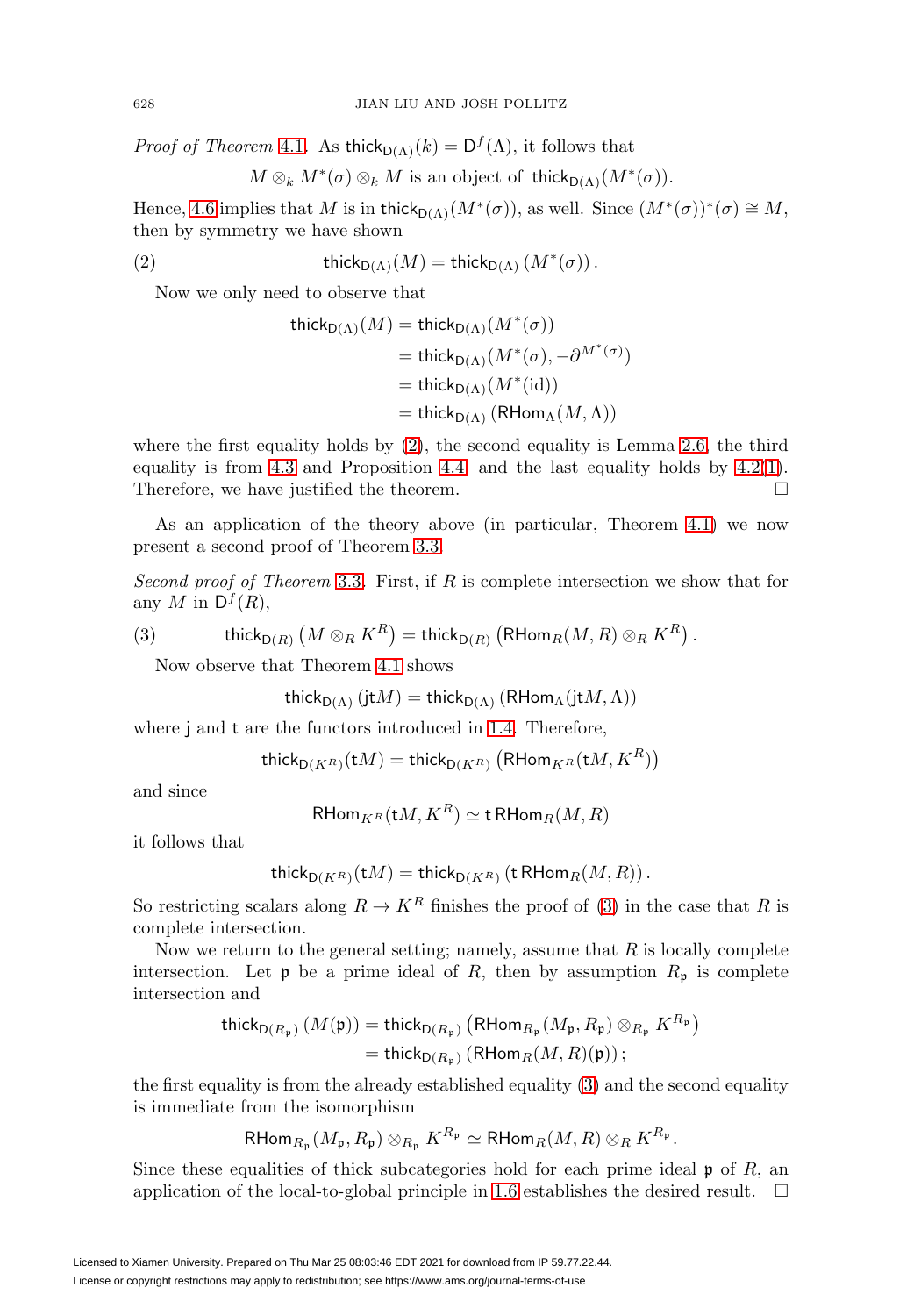# 5. Symmetry of complexity

<span id="page-10-2"></span>In this section, we offer two proofs of Theorem [5.2;](#page-10-3) both methods indicate how the symmetry of complexity over complete intersections follow from studying properties of exterior algebras. Theorem [5.2](#page-10-3) was originally shown in [\[2,](#page-11-3) 5.7] using support varieties and the use of intermediate hypersurfaces. A second proof was given by the second author in [\[14,](#page-12-5) 4.3.1] by studying the cohomological support of certain DG modules over a graded commutative ring of finite global dimension.

Throughout this section  $(R, \mathfrak{m}, k)$  is a commutative noetherian local ring. Also, we let  $(-)^\vee$  denote the functor RHom<sub>R</sub> $(-, R)$ .

<span id="page-10-0"></span>**5.1.** Let M and N be in  $D^f(R)$ . The *complexity of the pair*  $(M, N)$ , denoted  $cx_R(M,N)$ , is the least non-negative integer  $d \in \mathbb{N}$  such that

$$
\dim_k(\operatorname{Ext}_R^n(M,N)\otimes_R k) \le an^{d-1}
$$

for all  $n \gg 0$  and some  $a \in \mathbb{R}$ . That is,  $c_{XR}(M,N)$  measures the polynomial rate of growth of the minimal number of generators of  $\text{Ext}^n_R(M,N)$ .

<span id="page-10-3"></span>**Theorem 5.2.** Let R be complete intersection. For each pair of objects M and N in  $D^f(R)$ ,  $cx_R(M,N) = cx_R(N,M)$ .

<span id="page-10-4"></span>Remark 5.3. The first proof of Theorem [5.2](#page-10-3) is a straightforward application of Theorem [3.3](#page-6-1) and two standard facts:

(1) when  $R$  is Gorenstein there is a natural isomorphism of graded  $R$ -modules

$$
\operatorname{Ext}_R(M,N) \cong \operatorname{Ext}_R(N^{\vee},M^{\vee})
$$

for each M and N in  $D^f(R)$ ;

 $(2)$  when R is complete intersection

$$
\operatorname{cx}_R(X,Y) \le \operatorname{cx}_R(M,N)
$$

whenever X is in thick $_{D(R)}(M)$  and Y is in thick $_{D(R)}(N)$  (see [\[2,](#page-11-3) 5.6] or  $[14, 4.2.5 \& 4.2.9]$  $[14, 4.2.5 \& 4.2.9]$ .

First proof of Theorem [5.2](#page-10-3). From Remark [5.3\(](#page-10-4)1) it follows easily that

$$
cx_R(M, N) = cx_R(N^{\vee}, M^{\vee}).
$$

Using Theorem [3.3,](#page-6-1) we obtain  $M^{\vee}$  is an object of thick<sub>D(R)</sub>(M) and  $N^{\vee}$  is an object of thick $p(R)(N)$ . So Remark [5.3\(](#page-10-4)2) establishes the inequality

$$
\operatorname{cx}_R(M,N) = \operatorname{cx}_R(N^{\vee}, M^{\vee}) \le \operatorname{cx}_R(N,M).
$$

By symmetry the result follows.

<span id="page-10-1"></span>*Remark* 5.4. As discussed in the introduction, the theme of  $[4]$  is to deduce homological results over  $R$ , when  $R$  is complete intersection, using the bridge

$$
jt \colon D^f(R) \to D^f(K^R) \xrightarrow{\equiv} D^f(\Lambda)
$$

from [1.4.](#page-2-0) However, in [\[4,](#page-11-0) 8.9] it is remarked that the authors did not see how to deduce Theorem [5.2](#page-10-3) from studying this bridge. The second proof of Theorem [5.2,](#page-10-3) given below, shows that one can in fact arrive at the symmetry of complexity over the complete intersection  $R$  as a direct consequence of the symmetry of complexity over Λ.

 $\Box$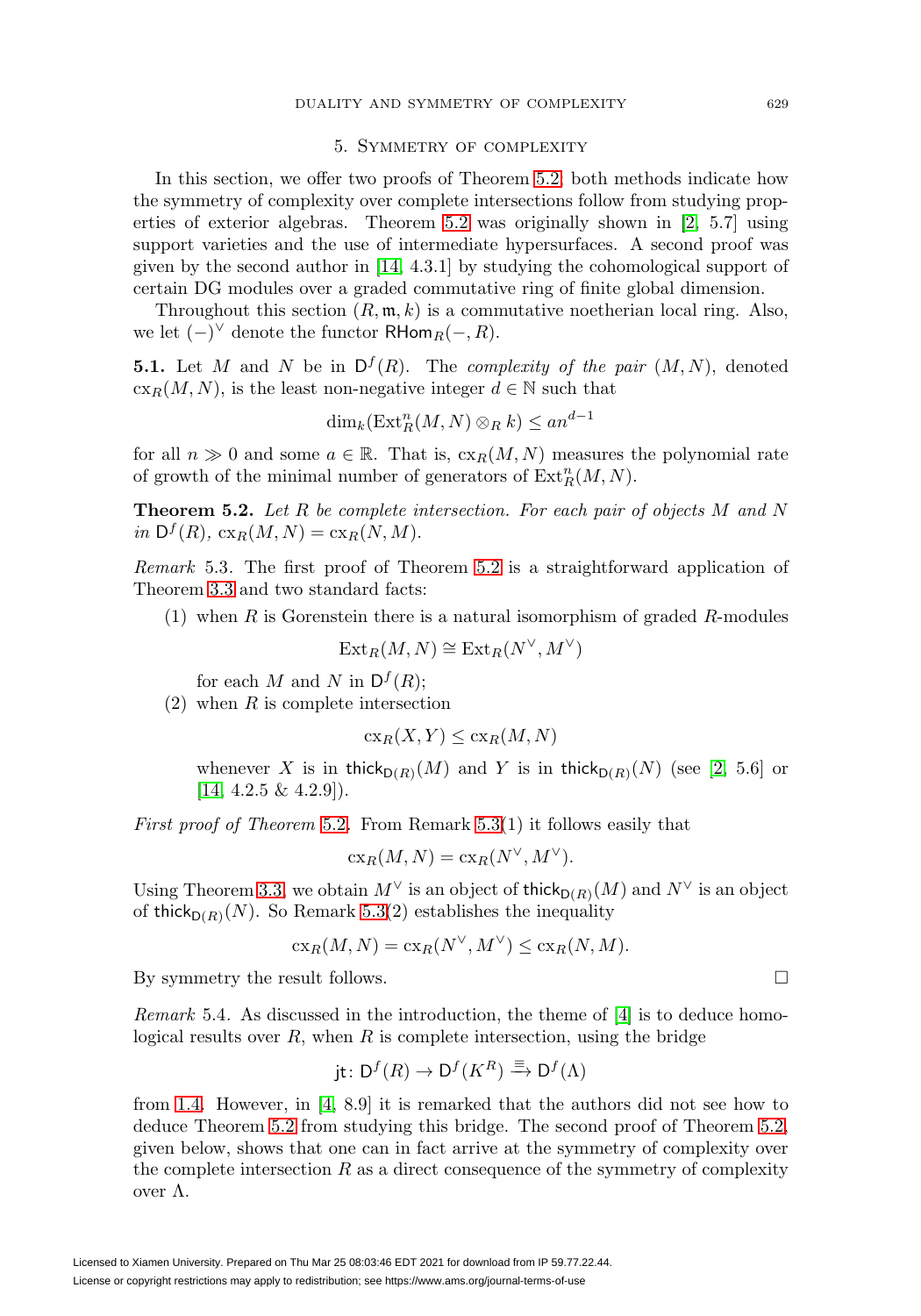Second proof of Theorem [5.2](#page-10-3). Assume R is complete intersection.

Observe that

$$
\operatorname{Ext}_R(M,{\mathbf t} N)\cong\operatorname{Ext}_{K^R}({\mathbf t} M,{\mathbf t} N)\cong\operatorname{Ext}_\Lambda({\mathbf j} {\mathbf t} M,{\mathbf j} {\mathbf t} N)
$$

where the first isomorphism is adjunction and the second one uses that j is an equivalence. Also, by [\[15,](#page-12-2) 4.2.7]

$$
\operatorname{cx}_R(M,N) = \operatorname{cx}_R(M,\mathsf{t}N),
$$

and so combining this with the isomorphisms above we have

<span id="page-11-8"></span>(4) 
$$
\operatorname{cx}_R(M,N) = \operatorname{cx}_\Lambda(\mathbf{j}tM,\mathbf{j}tN).
$$

Similarily, it follows that

<span id="page-11-9"></span>(5) 
$$
\operatorname{cx}_R(N,M) = \operatorname{cx}_\Lambda(\mathbf{j}tN,\mathbf{j}tM).
$$

Note [\[4,](#page-11-0) 5.3] established

$$
cx_{\Lambda}(j\mathsf{t} M,j\mathsf{t} N)=cx_{\Lambda}(j\mathsf{t} N,j\mathsf{t} M);
$$

this equality along with the ones in [\(4\)](#page-11-8) and [\(5\)](#page-11-9) establish  $c_{R}(M,N) = c_{R}(N,M)$ , as claimed.  $\hfill \square$ 

# **ACKNOWLEDGMENTS**

Both authors are indebted to Srikanth Iyengar for many helpful discussions, as well as suggesting the two authors collaborate because of their many common interests. We are also very happy to thank Benjamin Briggs for several useful comments on an earlier draft of this paper as well as numerous conversations that helped clarify some ideas in Section [4.](#page-7-2) We also thank Janina Letz and Greg Stevenson for their comments on a preliminary draft of this work. Finally, we happily thank the referees for their comments.

### **REFERENCES**

- <span id="page-11-6"></span>[1] Luchezar L. Avramov, Infinite free resolutions, Six lectures on commutative algebra (Bellaterra, 1996), Progr. Math., vol. 166, Birkhäuser, Basel, 1998, pp. 1–118. M[R1648664](https://www.ams.org/mathscinet-getitem?mr=1648664)
- <span id="page-11-3"></span>[2] Luchezar L. Avramov and Ragnar-Olaf Buchweitz, Support varieties and cohomology over complete intersections, Invent. Math. **142** (2000), no. 2, 285–318, DOI 10.1007/s002220000090. M[R1794064](https://www.ams.org/mathscinet-getitem?mr=1794064)
- <span id="page-11-1"></span>[3] Luchezar L. Avramov, Ragnar-Olaf Buchweitz, Srikanth B. Iyengar, and Claudia Miller, Homology of perfect complexes, Adv. Math. **223** (2010), no. 5, 1731–1781, DOI 10.1016/j.aim.2009.10.009. M[R2592508](https://www.ams.org/mathscinet-getitem?mr=2592508)
- <span id="page-11-0"></span>[4] Luchezar L. Avramov and Srikanth B. Iyengar, Cohomology over complete intersections via exterior algebras, Triangulated categories, London Math. Soc. Lecture Note Ser., vol. 375, Cambridge Univ. Press, Cambridge, 2010, pp. 52–75. M[R2681707](https://www.ams.org/mathscinet-getitem?mr=2681707)
- <span id="page-11-7"></span>[5] D. J. Benson, Representations and cohomology. I: Basic representation theory of finite groups and associative algebras, Cambridge Studies in Advanced Mathematics, vol. 30, Cambridge University Press, Cambridge, 1991. M[R1110581](https://www.ams.org/mathscinet-getitem?mr=1110581)
- <span id="page-11-5"></span>[6] Dave Benson, Srikanth B. Iyengar, and Henning Krause, A local-global principle for small triangulated categories, Math. Proc. Cambridge Philos. Soc. **158** (2015), no. 3, 451–476, DOI 10.1017/S0305004115000067. M[R3335421](https://www.ams.org/mathscinet-getitem?mr=3335421)
- <span id="page-11-4"></span>[7] Winfried Bruns and Jürgen Herzog, Cohen-Macaulay rings, Cambridge Studies in Advanced Mathematics, vol. 39, Cambridge University Press, Cambridge, 1993. M[R1251956](https://www.ams.org/mathscinet-getitem?mr=1251956)
- <span id="page-11-2"></span>[8] Jon F. Carlson and Srikanth B. Iyengar, Thick subcategories of the bounded derived category of a finite group, Trans. Amer. Math. Soc. **367** (2015), no. 4, 2703–2717, DOI 10.1090/S0002- 9947-2014-06121-7. M[R3301878](https://www.ams.org/mathscinet-getitem?mr=3301878)